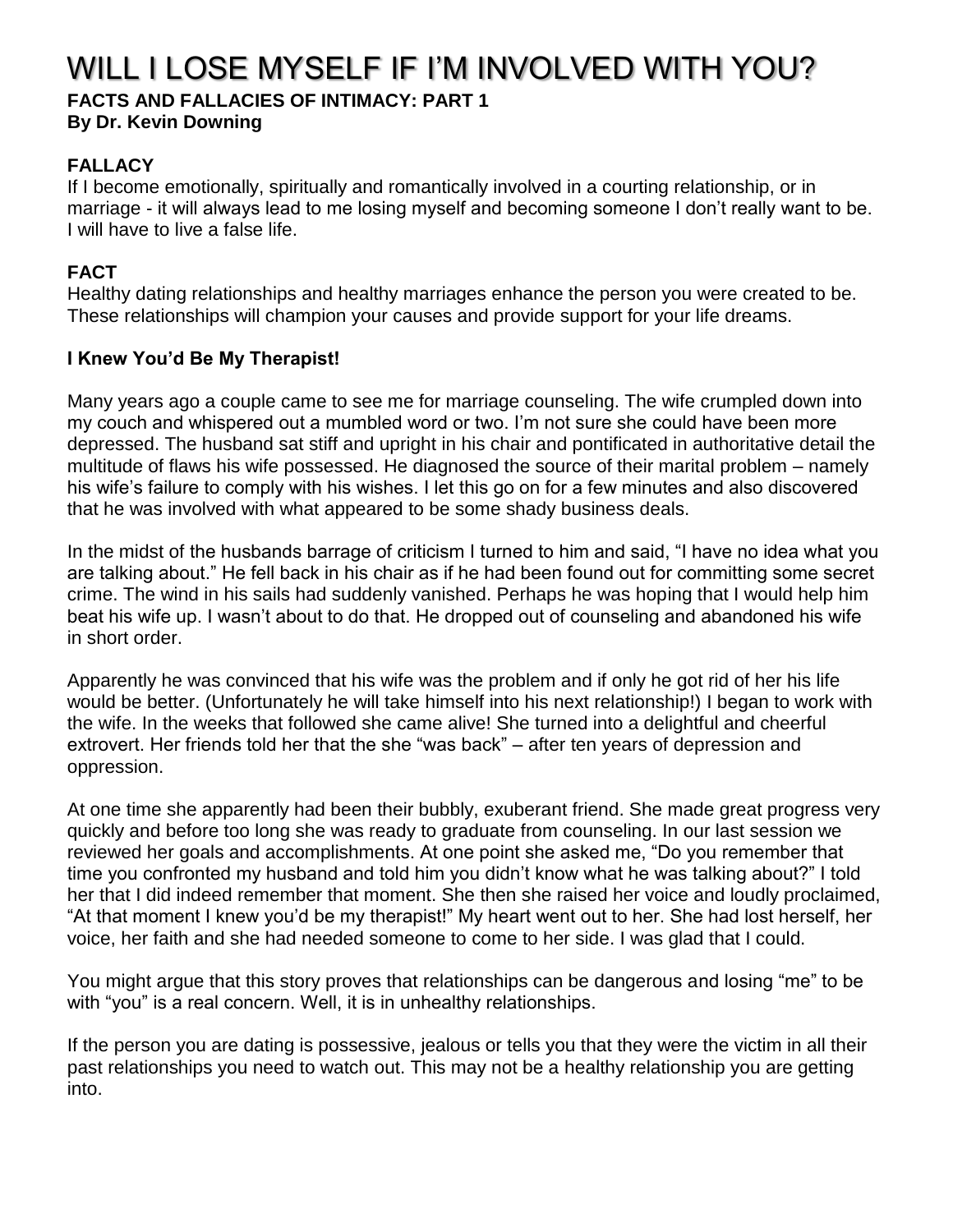## **I Did Something Right with My College Girlfriend**

I dated a very lovely young lady when I was in college. Although I adored her I didn't marry her. I just didn't have a way to support her and I really wasn't sure where I was going with my life. I didn't feel that it was fair to marry her. Years later she paid me the nicest complement. She said to me, "If it wasn't for you I never would have married Bill (her husband)." Somehow I had laid some ground work that helped her marry a truly great guy. Perhaps it was the respect I showed her. Or maybe I gave her some of the "Five Freedoms" listed below.

#### **THE FIVE FREEDOMS**

Many years ago a famous family therapist by the name of Virginia Satir said that Five Freedoms mark the traits of a healthy relationship. Here they are...

The Freedom to See and Hear What is Here - instead of what should be, was, or will be.

The Freedom to Say What One Feels and Thinks - instead of what one should feel or think.

The Freedom to Feel what One Feels - instead of what one ought to feel.

The Freedom to Ask for What One Wants - instead of always waiting for permission.

The Freedom to Take Risks in One's Own Behalf - instead of choosing to be only 'secure' and not rocking the boat."

#### **The 'Love of Your Life' Helps Support Your Identity**

Having a strong personal identity means that you are aware of and take seriously your God given perceptions. It means that you have a deep and intimate relationship with your heavenly Creator.

When you keenly listen, see, think, and feel what is going on around you are not in denial. You are dealing in a responsible way with reality. You are in touch. When you are intimately aware of a power greater than yourself and know that He has the ability to guide and empower you, you are in touch with the spiritual realities of being one of God's created ones.

We might say that at this point you are - earthly aware and spiritually connected.

The healthiest relationships support and encourage you towards these goals and dreams.

#### **Give Me a Blueprint…Please**

Perhaps the best place to look for a role model is to God himself. He spoke to the children of Israel about leading them out of the 70 year captivity they endured in Babylon. He said the following…

For I know the plans I have for you," declares the LORD, "plans to prosper you and not to harm you, plans to give you hope and a future. Then you will call upon me and come and pray to me, and I will listen to you. You will seek me and find me when you seek me with all your heart. Jeremiah 29:11-13

That sounds like some real connection there – good direction and intention with good listening and communication, among other things.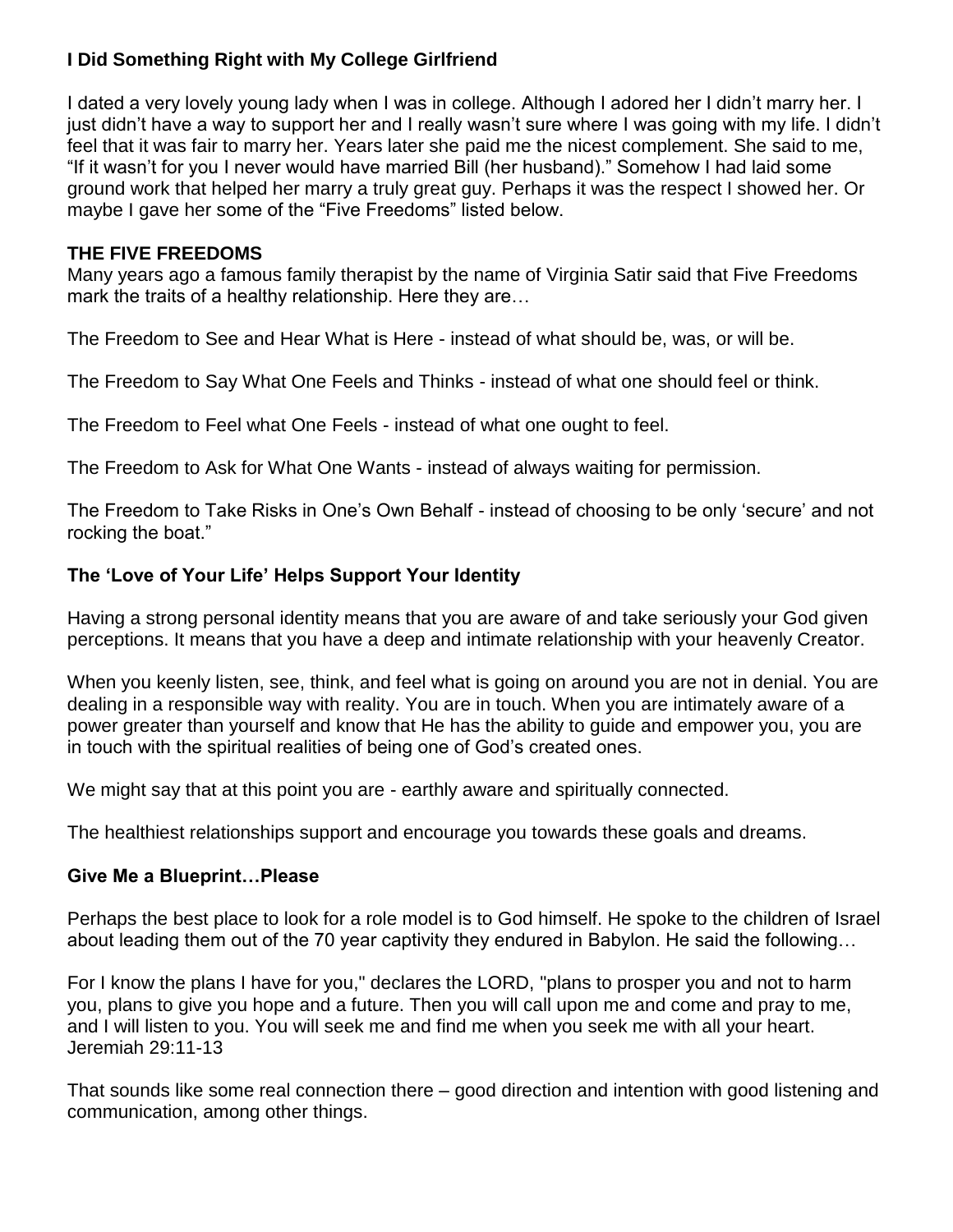#### **Jesus said it this way…**

"My command is this: Love each other as I have loved you."

Greater love has no one than this, that he lay down his life for his friends. You are My friends if you do what I command. I no longer call you servants, because a servant does not know his master's business. Instead, I have called you friends, for everything that I learned from My Father I have made known to you. You did not choose Me, but I chose you and appointed you to go and bear fruit—fruit that will last. Then the Father will give you whatever you ask in My name.

"This is my command: Love each other." John 15: 12-17

Fears start to vanish when we pattern our relationships after these role models - it's hard to go wrong when we treat each other this way - or even close to it. The focus is not about how we will be treated, but how we will love.

#### **But I Have Lost Myself in Relationship I Am Now In!!**

People often come into counseling asking the thumbs up or thumbs down question regarding their marriage. "Should I stay married or should I get a divorce?" I find the real question is, "What can I do to be like Jesus in this marriage?"

If you have lost yourself in your current relationship here are some things that I'd like for you to consider doing…

Don't isolate yourself with your mate or significant other. If their voice is pretty much the only voice you hear you are in trouble. Reach out and get some professional help and re-connect with trustworthy friends.

In counseling, develop a game plan to deal with your dominating partner. If you have conceded to just "caving in" to the pressures at home you are on dangerous ground.

Don't allow yourself to be the recipient of monologues from your partner. Healthy relationships have dialogue – which two people talk back and forth to each other in a respectful way. Monologues occur when someone is talking at you. They are verbally evacuating or flushing on you. This does no good for you or for them.

Get safe. If you are the target of someone's physical violence you need to get safe right away. Verbal violence includes swearing and name calling of all types as well as character assignations or making you the scapegoat.

Jesus commanded respect and if we are to follow in his footsteps we need to as well. To love and be loved has nothing to do with making yourself a doormat or the target of someone's rage. Servanthood leadership and servanthood (see Fact flier on "IS IT PEOPLE PLEASING OR SERVENTHOOD?")

Giving are a deliberate choice on your part not something that is forced upon you.